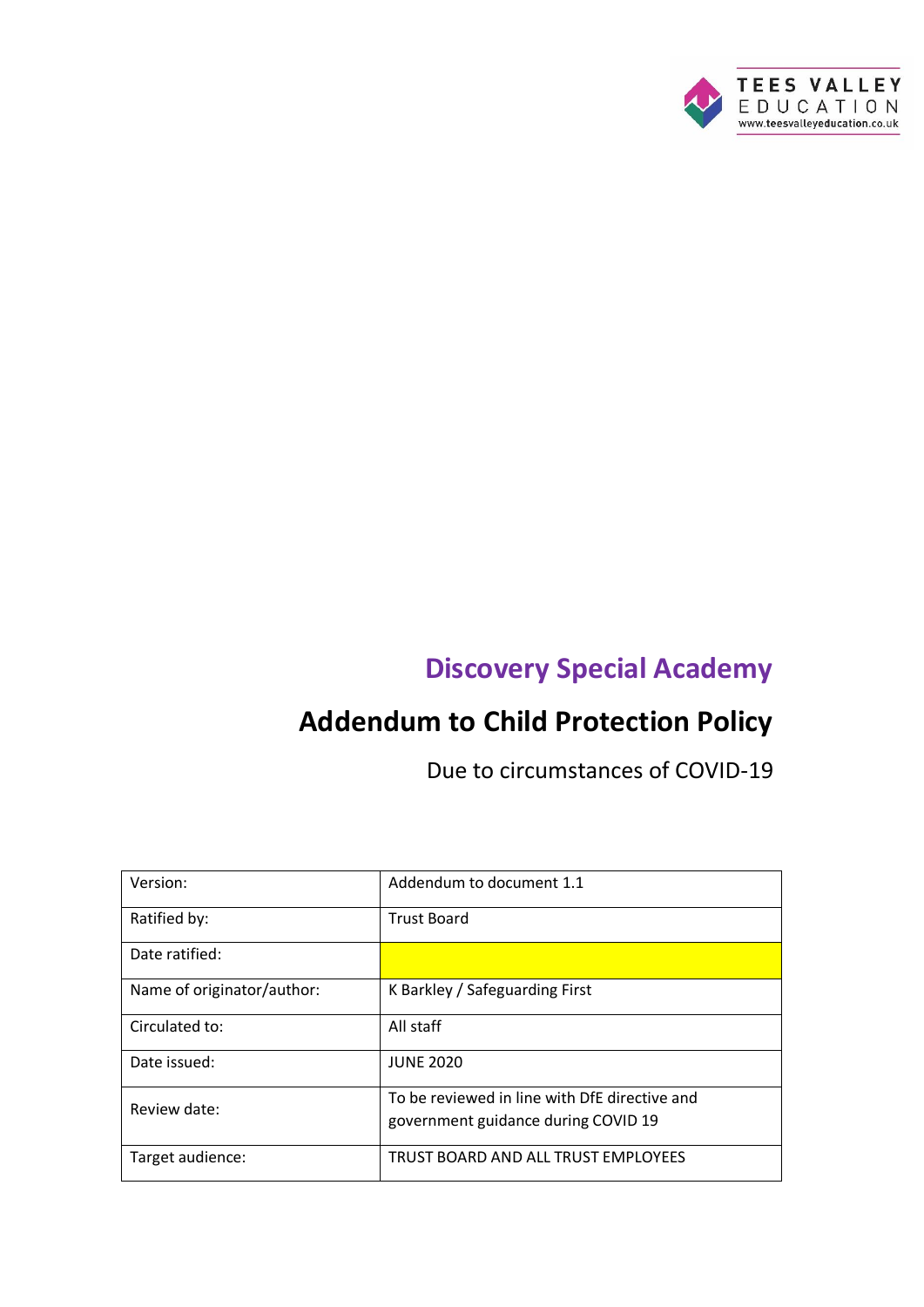Due to the current unprecedented circumstances of the COVID-19 virus it is necessary that all schools are prepared and have appropriate arrangements in place in relation to the management of any safeguarding or child protection concerns both on and off site during this time. Therefore, we have produced this revised cover note/addendum to our existing trust and academies Child Protection Policy to ensure all staff, trustees and parents understand our protocols for managing child protection concerns during this time.

## Designated Safeguarding Leads and Deputies

# **On Site:**

While our academy site remains open for vulnerable children and children of key workers, and begins to reintegrate more children into the academy, the Designated Safeguarding Leads/Deputies are Miss Jennifer Duncan and Mrs Annmarie Titchener. They continue to be our Designated Safeguarding Leads/Deputies due to their level of training and skill. However due to these unprecedented circumstances they will not all physically be on our academy site every day. If any incidents of a child protection nature occur, a member of the safeguarding and welfare team will always be available, and will ensure all policy and procedure is followed. This has been organised as follows, and will be regularly reviewed and updated in line with levels of reintegration of pupils back into the academy.

Should our academy site be entirely closed, or reopened, then we will update our website and Child Protection Policy as appropriate, in line with statutory safeguarding requirements.

### Arrangements for Contact with Vulnerable Children

As our academy remains open, the Designated Safeguarding Leads and Deputies are fully aware of their vulnerable children and those they are expecting into the academy each day. Should that child not arrive then the Designated Safeguarding Lead or Deputy will make contact with the parent or carer and if no response contact front door services immediately.

For those children still home learning, or isolating due to medical advice, Designated Safeguarding Leads/Deputies will continue to contact and /or have sighting over any vulnerable children and their families in the following timescales:

Children the subject of a Child Protection Plan (twice weekly as minimum)

Children who have a Child in Need Plan (twice weekly)

Looked After Children (twice weekly dependent on the child's individual placement needs)

Children with an Early Help Plan (weekly).

If there are any issues raised during this time regarding their care, safety or ability to be contacted then the Designated Safeguarding Lead/Deputy will follow their local safeguarding procedures and contact their local front door services immediately (as per our Child Protection Policy).

# Availability and contact arrangements for families and professionals who wish to make contact with the Designated Safeguarding Leads/Deputies

During these unprecedented circumstances the Designated Safeguarding Leads/Deputies will be available to be contacted by children, families and other services and agencies to ensure the safety and well-being of all our vulnerable children. They can be contacted via the school telephone number in the first instance and whether they are on or off site they will gain contact with any family or professional as soon as possible.

Contact with the Designated Safeguarding Leads/Deputies should be within the hours of the academy day 9am-3pm ONLY.

In the event that children or families needing support immediately please contact front door services immediately (as per the information within the Child Protection Policy) or contact the Police